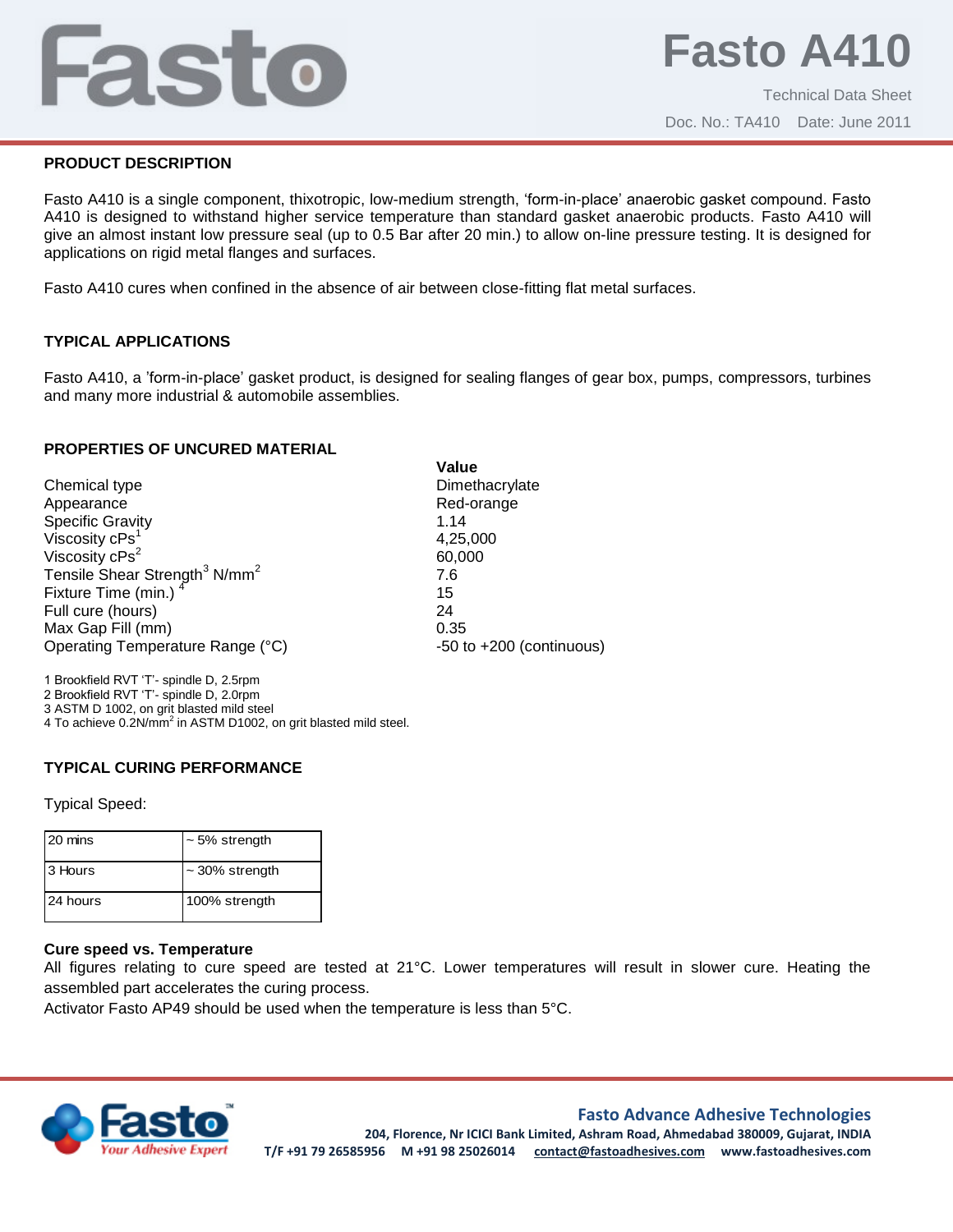# Fasto

### **Cure speed vs. bond gap**

The size of the bond gap greatly affects the speed of cure of anaerobic adhesives. Bond gap varies with thread type and size of the fastener. The larger the gap between surfaces, the slower the cure speed. Maximum recommended gap for Fasto A410 is 0.50mm.

### **Cure speed vs. Substrate**

Cure speed and strength vary according to the substrates. When used on mild steel components, Fasto A410 will reach full strength more rapidly than on more inert materials such as stainless steel and aluminium. Anaerobic Adhesives only cure in the absence of air with metal part activation. Fasto AP49 activator may be used to accelerate cure speed.

# **Cure speed vs. activator**

Where speed of cure is too slow or the bond gap is very large, Fasto AP69 Anaerobic Activator may be used to accelerate cure speed. The use of an accelerator may reduce bond strength by up to 30%. Fasto recommends testing on the parts to measure the effect.

# **TYPICAL ENVIRONMENTAL RESISTANCE**

### **Hot strength**

Fasto A410 is suitable for use at temperatures up to 200°C. At 150°C the bond strength will be ~25% of the strength of at 21°C.

### **Heat ageing**

Fasto A410 retains ~90% full strength when heated to 125°C for 90 days then cooled and tested at 21°C.

### **Chemical / Solvent Resistance**

Fasto A410 exhibit excellent chemical resistance to most oils and solvents including motor oil, leaded petrol, brake fluid, acetone, ethanol, propanol and water. Anaerobic adhesives and sealants are not recommended for use in pure oxygen and chlorine lines.

# **DIRECTIONS FOR USE**

Ensure parts are clean, dry and free from grease or oil.

Apply adhesive to all the engaged area. Assemble parts and allow curing. Wipe excess adhesive from outside of joint. Product is normally hand applied from the bottle or tube. Dispensing systems are available for high volume assembly applications.

Please contact your Fasto representative for further advice on dispensing solutions.



**Fasto Advance Adhesive Technologies**

**204, Florence, Nr ICICI Bank Limited, Ashram Road, Ahmedabad 380009, Gujarat, INDIA T/F +91 79 26585956 M +91 98 25026014 contact@fastoadhesives.com www.fastoadhesives.com**